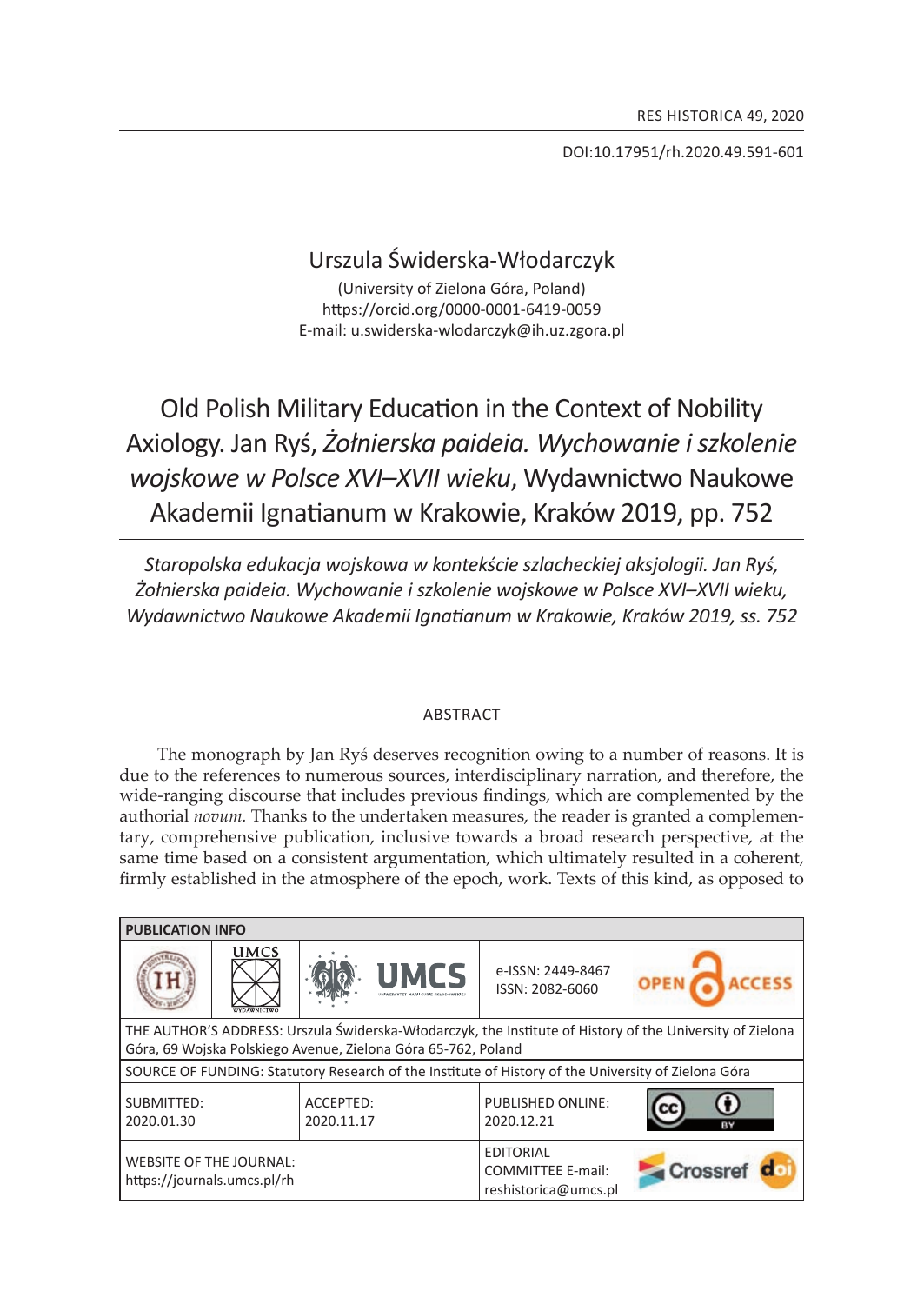those of a narrow scope of interest, are particularly valuable as they inspire scientific discussions. in the case of *Żołnierska paideia* one should consider an opinion, popular, though controversial as it is presented in the literature on the subject, that for the benefit of selfinterest and opportunism of nobles the soldier's morale has undergone gradual devaluation. Meanwhile, as it is proven by the sources of the period, the viewpoint does not find its confirmation in the old-Polish standards. not only in the relatively peaceful 16th century, but also in the scarred by the constant wars 17th century, it is difficult to find even a hint of acknowledgement towards the negligence of the current norms. the deviations did occur in the heat of battle, which caused massive losses and bankruptcies. they did not lead, however, to the depreciation of the then principles, which for a long time have set a course of the noble axiology.

**Key words:** Polish nobility, military education and upbringing, noble axiology in the 16th and 17th centuries

The new monograph of Jan Ryś, mentioned in the title of my paper, was published at the end of April 2019<sup>1</sup>. Given the Author's scientific profile, this publication is by no means accidental. this is evidenced by both his affiliation (Pedagogical University of Krakow) and his significant research achievements in the history of education consisting of numerous studies and articles. The *Żołnierska paideia* fits well into this picture. Due to its richness of literature references, complemented by a solid knowledge of the research to date, not only does it appear as a compendium on noble military education in the 16th and 17th century Republic of Poland, but it also provides for an opportunity to discuss the issues raised in it. These discussion opportunities result from the very character of the Author's narrative, situated at many research levels. therefore, similarly as for historians of education, it may prove of interest for specialists in the Old Polish military, as well as for researchers in social life, literature, and culture in the broadest possible understanding.

The richness of threads brought up by the discourse proposed by J. Rys adds value to this monograph, even though not as a sole element. other advantages include a title adequate to the content of the book, aptly determined and motivated turning points, and logical content arrangement. The latter, spanning between the extensive introduction and the Author's summary, has been divided into three main parts, entitled: *Dom* [*Home*]*, Świat* [*World*] and *Między ideałem a rzeczywistością* [*Between the ideal and the reality*]. The first part one consists of two mutually complementary chapters: *Atmosfera domu rodzinnego* [*The atmosphere of the family home*] and *Wpływ środowiska wychowawczego na kształtowanie postaw prożołnierskich* 

<sup>&</sup>lt;sup>1</sup> J. Ryś, Żołnierska paideia. Wychowanie i szkolenie wojskowe w Polsce XVI–XVII wieku, kraków 2019.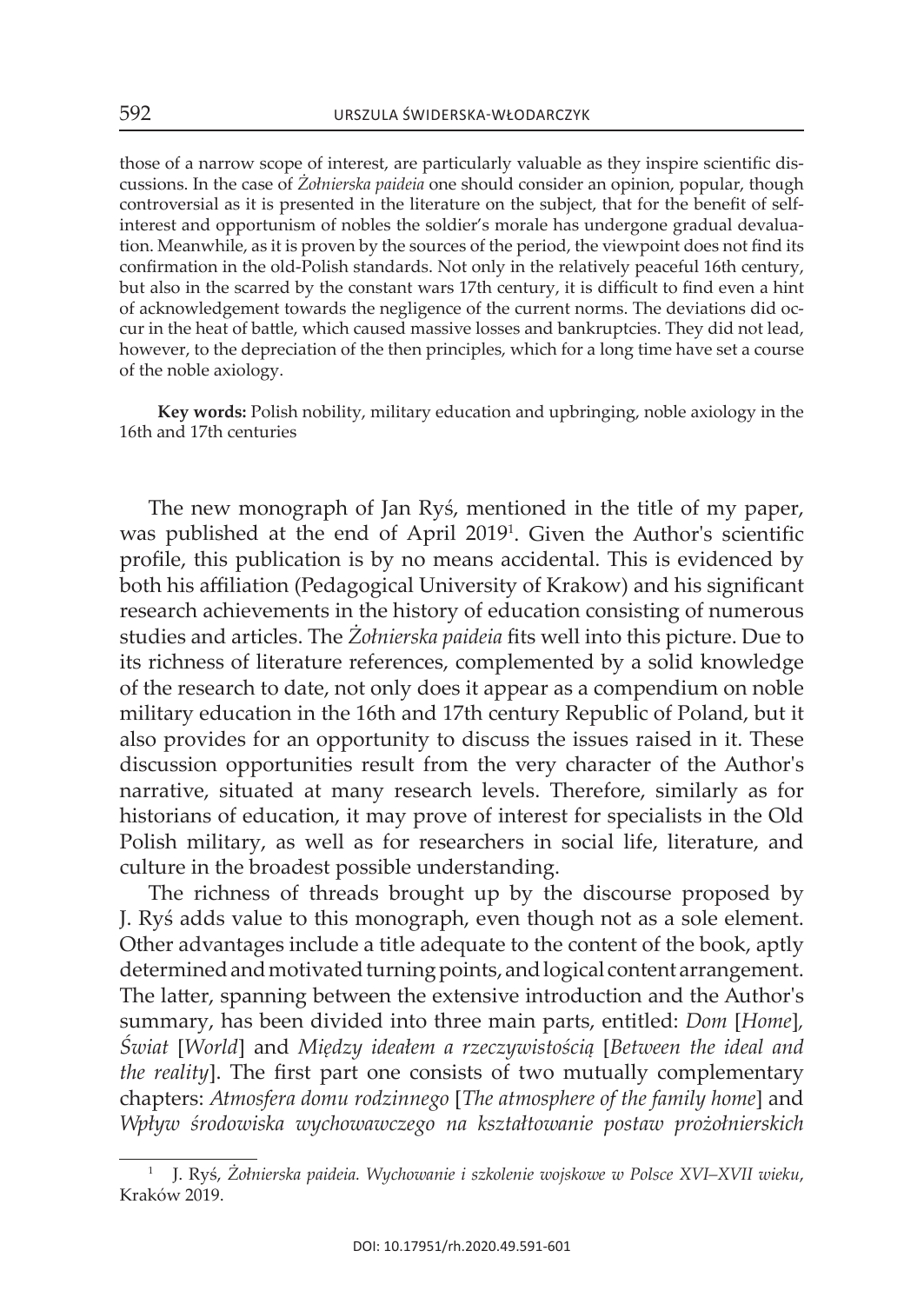[*The influence of the educational setting on shaping pro-soldier attitudes*]*.*  they both come down to the presentation of the closest surroundings of the future war participant in the material (aristocratic manor), erudite (military literature) and social (family, neighbourhood and religious group) dimensions. The second part of the book presents an overview of the non-formalized education regarding the art of war. Despite the lack of specialized military schools in Poland, such perspectives did, in fact, exist. It could be implemented within the framework of the then educational system (*Kształcenie wojskowe w polskich szkołach w XVI–XVII wieku* [*Military education in Polish schools in the 16th and 17th centuries*]), as a result of noble educational tourism (*Zagraniczna edukacja wojskowa Polaków w XVI–XVII wieku* [*Military education of Poles abroad in the 16th and 17th centuries*]) and through practical participation in military life (*Seminarium militum – obóz wojskowy jako miejsce szkolenia i wychowania żołnierskiego* [*The militum Seminar – a military camp as a place of military training and education*]), where war art adepts gained knowledge not only about armament and combat tactics but also had the opportunity to learn the principles of military law. The last part, consisting of two chapters i.e. *Wódz doskonały* [*The perfect commander*] and *Świat żołnierskich wartości* [*The World of Soldier's Values*], refers to noble axiology, interpreted in the context of military patterns and models, as well as anti-models, embodied by commanders and their subordinates. it all finishes with a summary in which the author tries to find out what did the world of soldierly values in the form of the postulated educational ideal and the difficult, often different from that ideal, militarized reality had in common. On the positive side, he notes such virtues as soldier's readiness for war, their honour, courage, solidarity and devotion, while placing war cruelty, plundering, robbery and self-interest at the other end of the scale, all of them contradicting the former. This contradiction is reflected in the statement that 'it is impossible to clearly evaluate an old Polish soldier or to create a single, clear model of a soldier $^{\prime}$  (p. 641). As a result, the monograph includes a complex and diverse picture of the then armed forces. it consists of both advantages and disadvantages, competence and ignorance, high moral values and the denial thereof, models and antimodels, which all, however, sum up on the positive side of the scale. At this point, one could be tempted to draw yet another final conclusion and bring it down it, stating the difference between the Greek form of *paideia* and its Old Polish version. As the Author emphasizes in the introduction, the aim of the former was to subordinate the individual to the general laws

<sup>&</sup>lt;sup>2</sup> 'niemożliwa jest jednoznaczna ocena staropolskiego żołnierza, czy też stworzenie jednego klarownego ideału czy wzoru żołnierskiego'.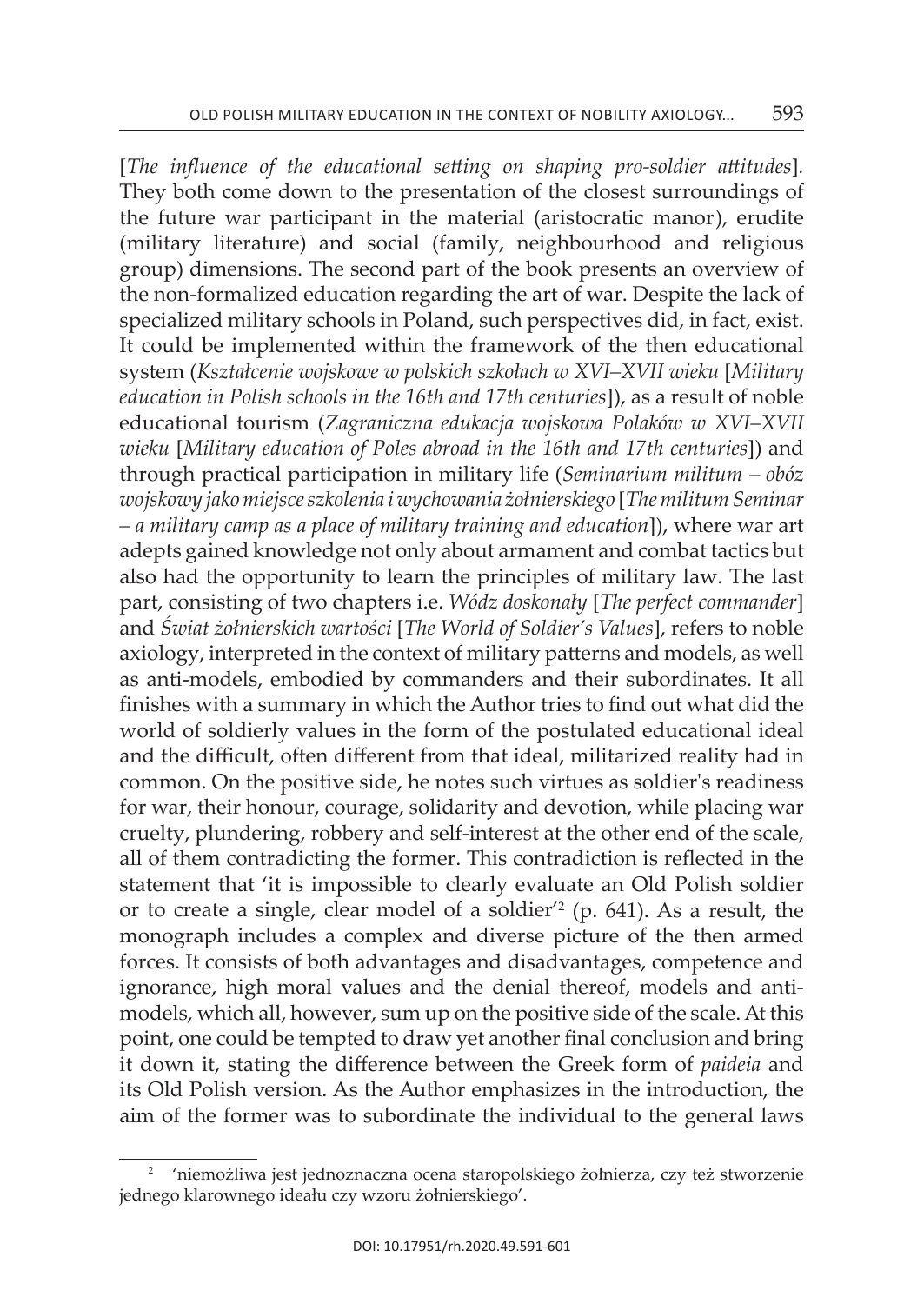$(p. 10)$ . To the contrary, the Polish variety, apart from practical and ethical soldier formation, put emphasis not only on comprehensive development but also on the uniqueness and individuality of war art adepts, expressed in individual heroism, crowned with immortal fame.

The monograph of J. Rys has numerous advantages. Some of them have already been mentioned above. What cannot be left without a mention, is his meticulous, almost Benedictine-line, search for literature sources. his scientific argument is actually based on the references from the studied epoch, which, however, is not equivalent to leaving both earlier and contemporary studies out. As a result, the reader receives in the book a complimentary, panoramic view, taking into account a broad research perspective, and at the same time based on logical argumentation, which ultimately translated into a coherent work firmly rooted in the realities of the era. Another unquestionable value, which is worth strong emphasis, also includes the Author's departure from the typical research scheme. It consists of the common practice of discussing the bibliographical resources, state of the findings to date, which in fact, apart from the review function, does not provide added value. Moreover, in the case of issues with a long research tradition, such as Old Polish education, not only does following such practice bring nothing new to science, but it even disturbs the proportions of the argumentation, depreciating the newly-developed ideas. let us thus leave it to the scholars of historiography, which of course does not exempt us from the obligation to familiarize ourselves with our own research field, but also does not impose pretty unproductive reduplication of previous achievements.

interdisciplinary publications, as already stated above, as opposed to works with a narrow research spectrum, have the advantage of being capable of inspiring scientific discussion. Such a piece of research has an opportunity of not being limited to the Author's own discipline, but to go far beyond it. so, perhaps, apart from educational historians, *Żołnierska paideia* should also be commented on by military specialists, literature scholars or researchers of noble culture. The text under review, on the other hand, is the first opinion to be formulated from the point of view of a mentality historian. Therefore, it concerns not so much the competences acquired in the course of education, but rather the old Polish system of values that these competencies should be accompanied by. in other words, the postulated and final effect of the Old Polish teaching should consist in an individual characterized by military professionalism, based on an unambiguously positive ethical attitude, expressed in his internal, but externally manifested integrity. This ethical attitude can be defined both in the context of military morale and noble morality, based on the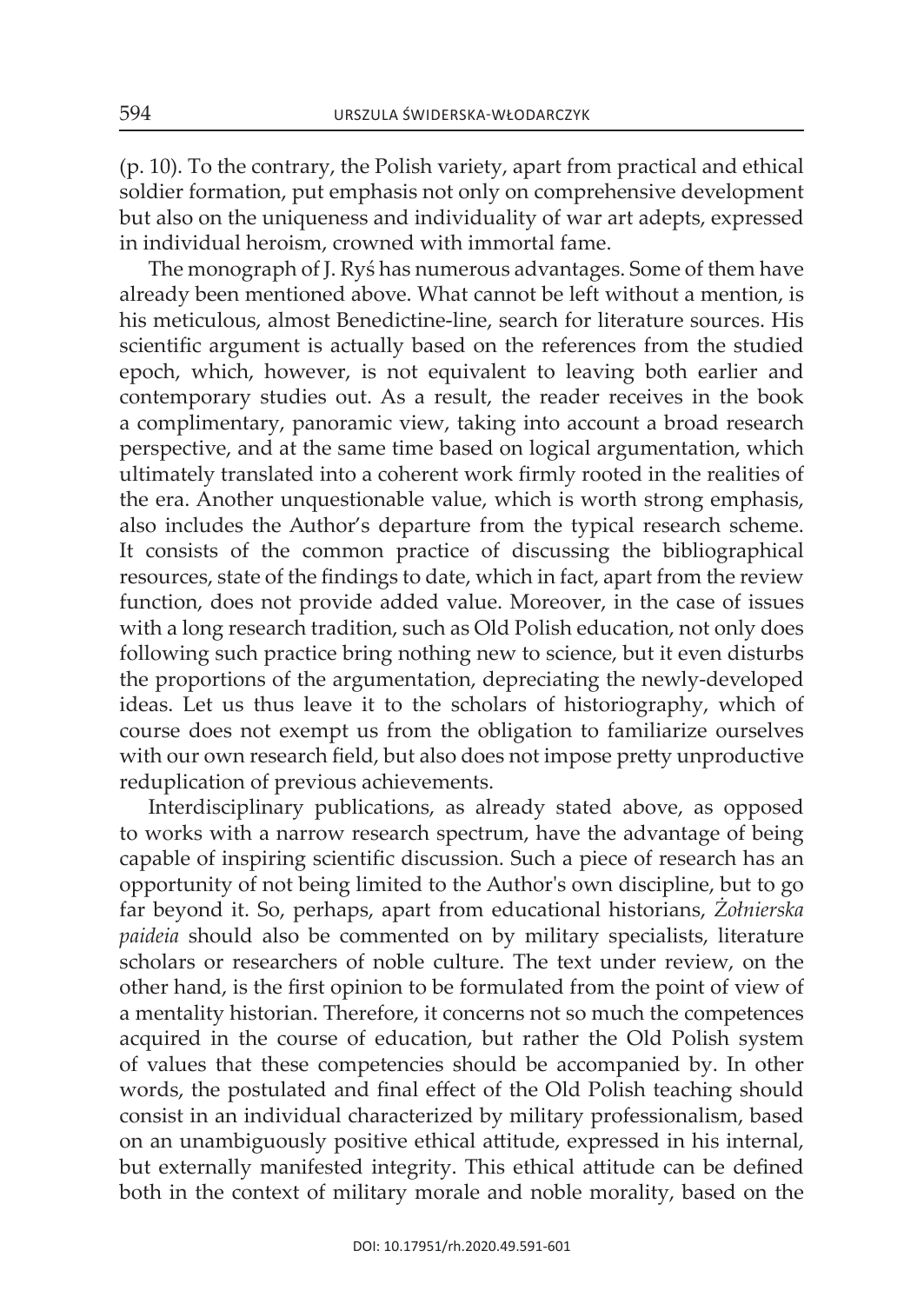state axiology. As such, it is connected not only with the assessment of the individual, but with this perspective, it also allows us to make references to the then vision of the world, the valuation of reality and all the related phenomena. in the first case, we can talk about and authority or a personal model, or, using the terminology preferred by educational historians, about an educational model. in the latter one, it is the relationship between this ideal and such concepts as religion, homeland, freedom, war, peace, time, family, foreigners, etc., which all define this authority.

The authority of a soldier in J. Rys' work has been captured in two stages, in the form of an excellent commander and an exemplary subordinate. This division is fully justified. This is due to the fact that noble commanders faced higher requirements than their subordinates executing their orders. The former was expected to have appropriate knowledge, predispositions to make orders, a talent for command, authority among their subordinates, the ability to make the right decisions and the noble virtues, which included such values as piety, patriotism, loyalty, justice, prudence, loyalty, generosity, courage and honor. Such expectations were accompanied by the conviction that 'such a leader such as his army'<sup>3</sup>. Thus similar, but not identical requirements were addressed to soldiers, with the difference being that they were not intended to give orders but to execute them, they did not bear the responsibility for the whole undertaking of war, but only for the actions entrusted to them, and thus the responsibility of a subordinate was disproportionate with respect to the responsibility of the commander4 . on the other hand, the internal integrity requirement applicable to all the representatives of the military hierarchy remained the same in terms of content, although for obvious reasons they were more often addressed to commanders than to privates. The same principle applied to requirements related to military professionalism and military service due to God and the Republic.

The slogan on defending faith and religion, repeated like a song refrain in the old Polish period, is treated by the author of *Żołnierska paideia* as a kind of propaganda abuse (pp. 523, 525, 532), which was in fact supposed to be the cover-up for noble interests and political opportunism. there is no doubt about the fact that such attitudes were indeed encountered. The difference was that they were rather a reason for shame than pride. By no means did they fit into the noble

<sup>3</sup>'jaki będzie wódz, takie będzie wojsko'. a. klinger, *Stanisława Zaborowskiego program naprawy Rzeczypospolitej*, zielona Góra 1987, p. 119.

<sup>4</sup>u. Świderska-włodarczyk, *Autorytety parlamentarne. Wzorce i wzory osobowe w Rzeczypospolitej XVI i XVII wieku,* Warszawa 2017, p. 128; eadem, *Homo nobiles. Wzorzec szlachcica w Rzeczypospolitej XVI i XVII wieku,* warszawa 2017, pp. 156–172.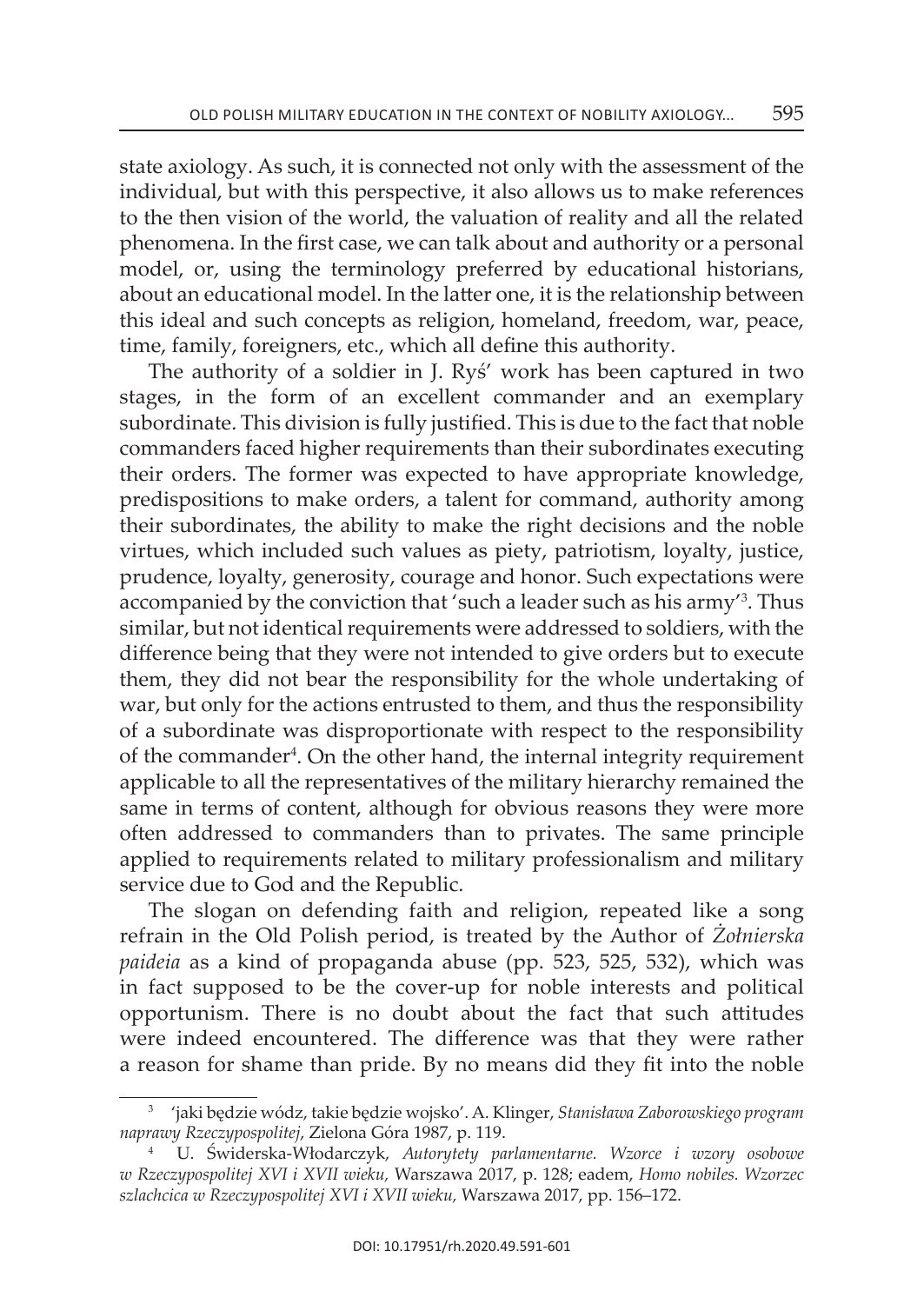axiology, which always prioritized the defense of the state and the church bonding the two institutions into an inseparable unity. this is evidenced by the level of civic awareness at that time, based on the spirit of political culture<sup>5</sup>, acceptance for legalism, and the local character of the political system (*monarchia mixta*), which was solely created by the nobility themselves. it can be also confirmed by the relationship between this program and the leading religion i.e. catholicism, being a kind of opposition to the orthodox Moscow, protestant Sweden and the Islamic Turkey, with which the Republic of Poland had to struggle in the 17th century. The Polish raison d'état was in harmony with the Roman Church, as the latter allowed for a double counterbalance for external enemies<sup>6</sup>. A Catholic Pole became a synonym for a noble citizen. He had a sense of responsibility for the fate of the state and the Church, which is confirmed in many sources of the epoch, starting with personal statements made in wills, silhouettes or diaries, and ending with public speeches in the Sejm and local governments. Thus, the widespread aristocratic religiousness (in spite of anti-clerical attitudes) and civic attitudes, emanating in the form of patriotism, are not so much the result of time-serving, but rather of a pro-state program in which military, parliamentary or diplomatic activities were not professionally defined<sup>7</sup>. In each case it was about service, mission or vocation<sup>8</sup>, resulting from one's origins and the associated hereditary right to dignity and honours.

the prioritization of citizenship and religiousness into aristocratic axiology standards translated into a permanent postulate of their implementation in the then existing personal role models. The latter, stemming from the achievements of antiquity and the chivalrous Middle Ages, in the first place had to take into account military values, as these were among the key ethical determinants of the era. The memory of them turned out to be extremely useful in the 17th century with its series of never-ending wars. however, modern times also brought other challenges. These were related to subjecting noble farms to market conditions, which led to the popularization of the farmer's model, changes in the political sphere, resulting in the clarification of the requirements addressed towards

<sup>5</sup>e. Opaliński, *Kultura polityczna szlachty polskiej w latach 1587–1652. System parlamentarny a społeczeństwo obywatelskie,* Warszawa 1995, pp. 43, 80.

<sup>6</sup> s. Kutrzeba, *Polskie ustawy i artykuły wojskowe od XV do XVIII wieku*, kraków 1937, pp. 210, 283; J. ronikier, *Hetman Adam Sieniawski i jego regimentarze. Studium z historii mentalności szlachty polskiej,* kraków 1992, pp. 25–36.

<sup>7</sup> K.F. Werner, *Narodziny szlachty. Kształtowanie się elit politycznych w Europie,* transl. k. antkowiak, kęty 2015, p. 193.

<sup>&</sup>lt;sup>8</sup> Ł. Górnicki, *Dworzanin polski*, ed. R. Pollak, Wrocław 1954, p. 49.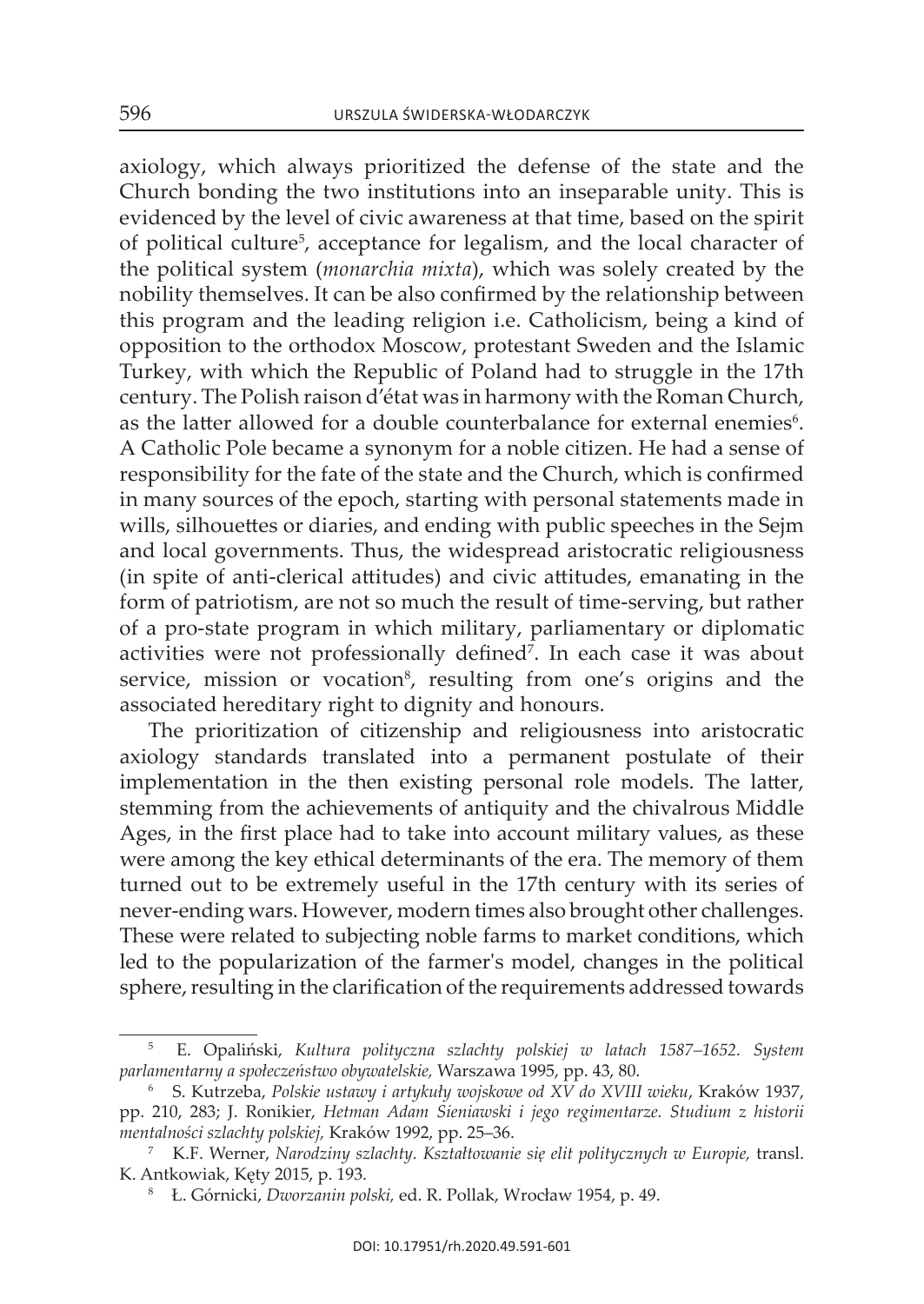officials and MPs, as well as in pro-social attitudes, crucial for the success of the nobility's co-deciding about the fate of the Republic of Poland.

The standards set out by Old Polish role models applied both in the 16th and 17th centuries, and long afterward. however, many works, including the monograph by J. Ryś, stress the gradual depreciation of the applicable moral norms. As the Author cites after Tadeusz Korzon: 'The period of Dymitriadas and Moscow war initiated changes in the military model. The Christian knight, a defender of the homeland and the Church ready to make sacrifices, gives way to an adventurer looking for opportunities for enrichment and being far from the noble patriotic and religious ideals, undisciplined, rebellious and confederate'9 .

criticism of the nobility, expressed by its contemporaries, is often quoted to prove this hypothesis true. Complaints on the effeminacy typical for this social stratum and departure from the ideals of the ancestors can already be observed in Jan Długosz's works. Critical voices seem to intensify in direct proportion to the passage of time. In the 16th and 17th centuries, such authorities as Andrzej Frycz Modrzewski, Piotr Skarga, szymon starowolski and others venture numerous critical comments. all of them unanimously pointed to numerous flaws of the then nobility. however, these were the considerations on abandoning the knightly duties in favor of the comfort of landowner's life, abandoning the concerns for the Republic in favors of jobbery, interest and anti-civic attitudes that seemed to have the largest specific gravity. Plebeian environments also did not spare their criticism. it was particularly visible in the so-called 'sowizdrzal literature' (based on absurdity and irony), which lampooned the noble customs and morality.

however, neither of them can be treated as a credible basis for concluding about the decay and moral decline of representatives of the privileged social strata. They should be rather seen as echoes of inter-stratum conflicts popping up based on competences, as well as ideological and economic issues. They are based on disputes between the clergy and the nobility over tithes, pre-marital announcements, tax burdens, and the judiciary, as well as on the importance of the promoted priorities that make up the civic duty. When reading the opinions of modern-age preachers on this subject, it is hard to resist the impression that mentally they remained in the medieval reality, when war income

<sup>9</sup>'Okres dymitriad i wojny z Moskwą zapoczątkował zmiany w dotychczasowym ideale żołnierskim. Rycerz chrześcijański, obrońca ojczyzny i Kościoła gotowy do poświęceń ustępuje miejsca awanturnikowi, szukającemu okazji do wzbogacenia, dalekiemu od szczytnych ideałów patriotycznych i religijnych, niezdyscyplinowanemu, gotowemu do buntów i konfederacji'. J. Ryś, op. cit., pp. 42-43.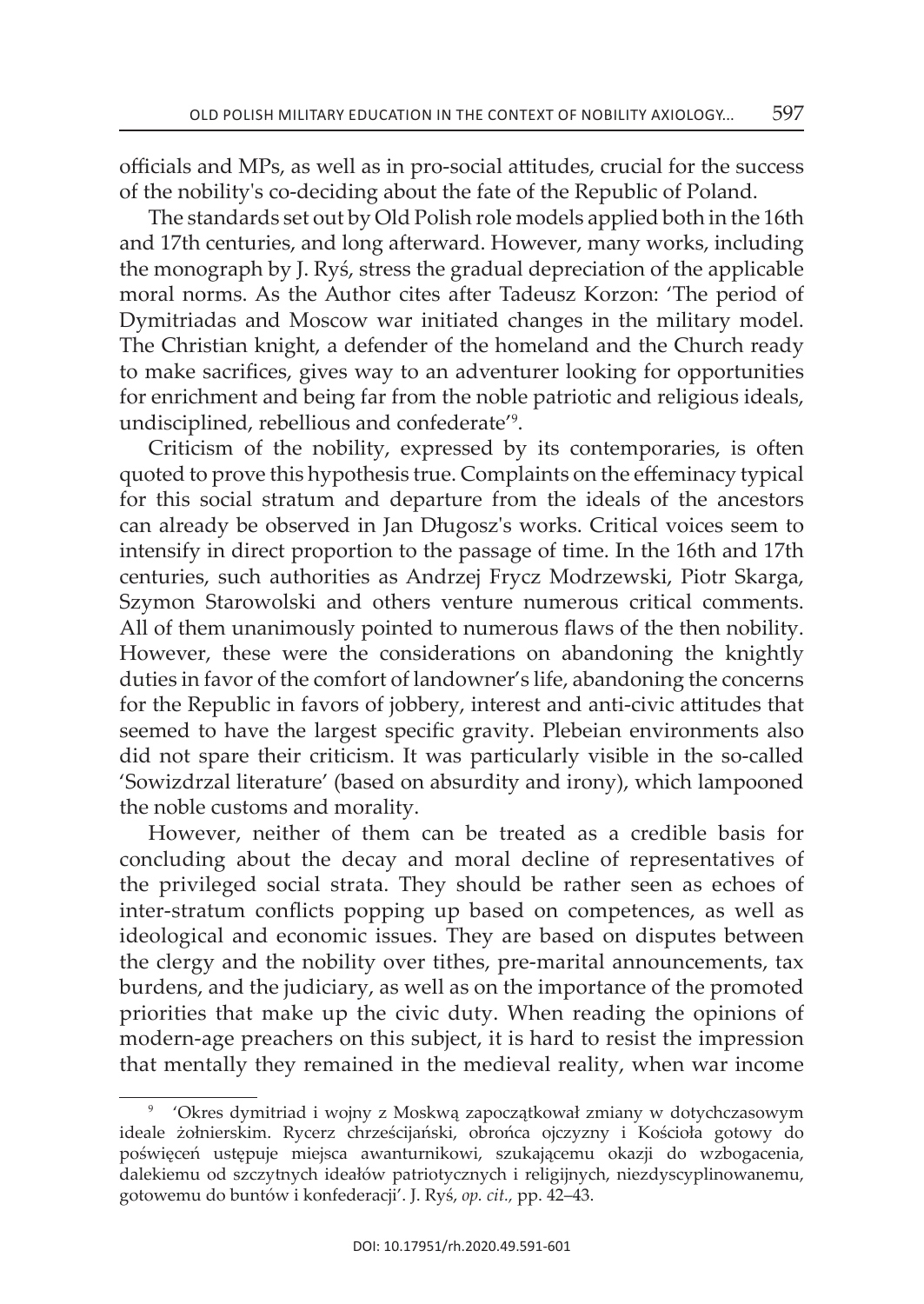was the basis of the economy. it is known, however, that the decline of that epoch was marked by economic revaluations, resulting in shift in the source of financing towards farming implemented by noble granges. In the new situation, their owners had to transform their qualifications and become competent managers of farming enterprises, which were intended not only themselves but also for the Republic of Poland that operated thanks to taxes worked out by these farms. The clergy seemed to have failed to notice this dependence. Dramatic calls to the owners of the manor farms to abandon their homes, protect the borders and face external aggressors, as medieval knights did, kept recurring with terrifying frequency. this would have to undermine the foundations of the economy not only of the nobility itself but also of the state. it is worth noting that these calls for military activity were not justified either in the relatively calm 16th century or in the following one, marked by never-ending wars when the nobles actively participated in the struggle against foreign invaders. they were, however, an excellent tool for church propaganda against their political competitors. Moreover, this propaganda intensified together with the emancipation of the nobility who became a co-disposer of the power, at the same time growing increasingly critical of the privileges of the local clergy. Accusations stemming from bourgeois circles has a slightly different basis. Although to some extent they related to political competences, they focused mainly on the struggle for socio-economic promotion. Besides, the nobility itself was far from being a monolith. The conflicts between the less endowed gentry and the magnates, or between the orthodox catholics and the infidels, are both well-known. in every case, propaganda is the tool for the fight, used both against the nobility and by the nobility against their adversaries. The Old Polish literature abounds in depreciating opinions about the clergy, bourgeoisie, and peasants, which is, however, not equivalent to the deteriorating moral condition of the representatives of these social classes.

The conclusion thus is that the equality sign cannot be put between propaganda criticism, typical for a given epoch, and the actual state of affairs. in the same way, reprehensible opinions about the present and the idealization of the past centuries that recurred at all times, cannot be taken at their face value<sup>10</sup>. Such idealization, already observed in antiquity, boiled down to the promotion of the myth of the golden age by such great artists as Hesiod, Plato, Ovid, Horace, and to juxtaposing it with the iron

<sup>&</sup>lt;sup>10</sup> U. Świderska-Włodarczyk, *Mentalność szlachty polskiej XV i XVI wieku*, Poznań 2003, pp. 100–114.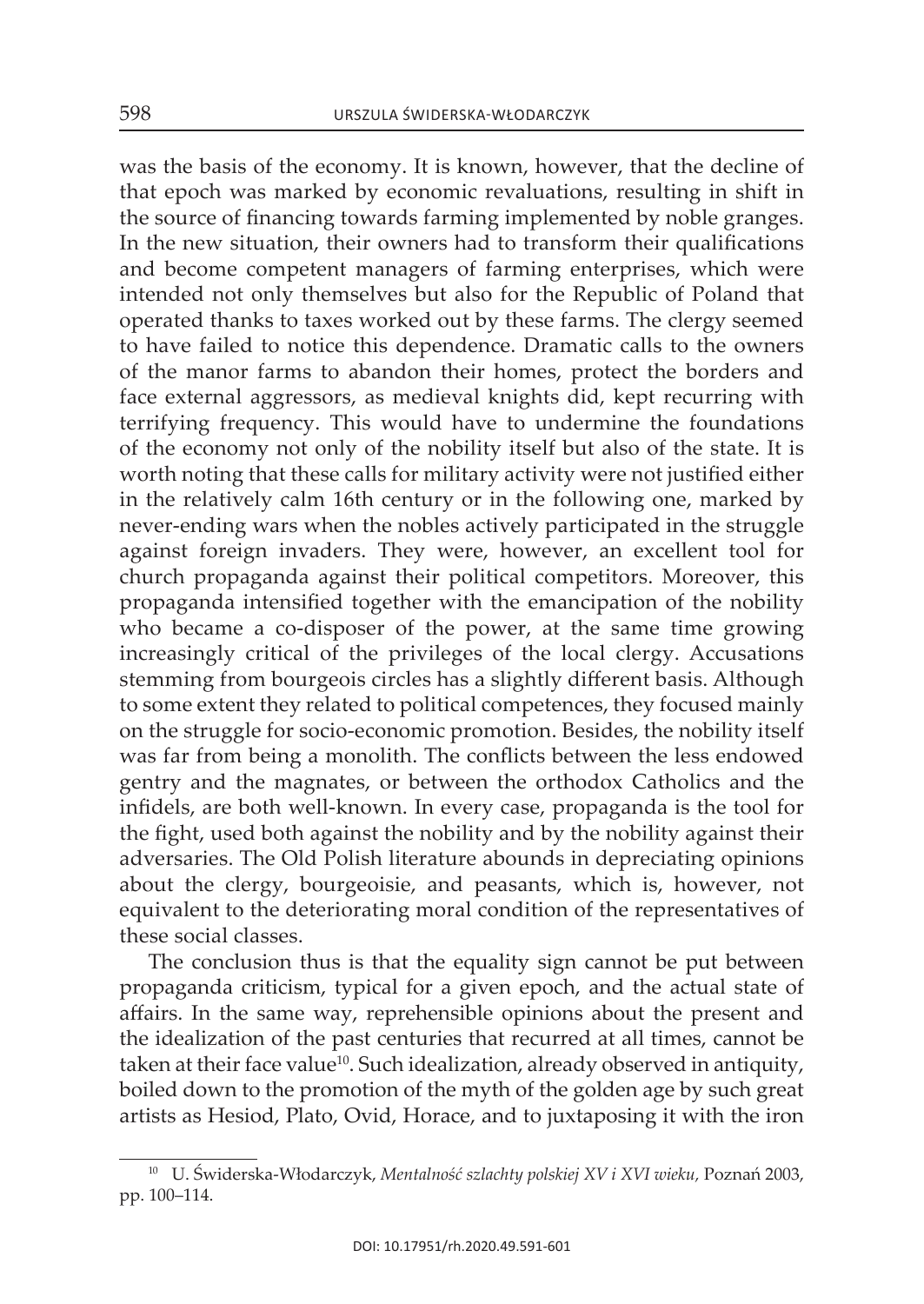or lead of the contemporary<sup>11</sup>. It was later extensively exploited by the church fathers, chroniclers, reformers, preachers, publicists and writers. According to Jan Długosz, it was the reign of the legendary Lech which was the Golden Age<sup>12</sup>, for Stanisław Orzechowski the period of happiness ended with the death of Sigismund I the Old<sup>13</sup>, and according to Aleksander M. Fredro, the Poles were best off in the interregnum period and during the rules of the first election kings $14$ .

At the same time, regardless of the actual epoch, the admiration for the magnificent past was accompanied by criticism of the present. Jan from Czarnków assessed his epoch negatively, because 'there was no stability in the Kingdom of Poland, nor any justice'15. similarly did the above-mentioned Jan Długosz. In modern times, due to the proliferation of literature, such statements became even more recurring. The voices about the diseases cankering the Republic of Poland, uttered from the perspective of moralists and repairers of the world, were multiplying in great abundance<sup>16</sup>. The decline of moral standards was deplored by such writers as Jan Dantyszek and Mikołaj Rej<sup>17</sup>, speakers in the Sejm such as Rafał Leszczyński<sup>18</sup>, publicists such as Andrzej Wolan<sup>19</sup>, as well as by a variety of artists using words, brushes, and chisels for creating personifications of the state, tormented by the vices of its citizens. all evil was not institutional but lied in people and their weakness of character, caused by the alleged departure from the virtues dear to their ancestors. Due to the leading role of the nobility in state life, it attracted all the criticism of modern moralists. Back then it became a kind of fashion to grumble about the moral decay, transgressions against God and the homeland. The noble tendency to sin, the natural consequence of which was supposed to be supernatural punishment, was stigmatized: 'God has forsaken us, for we too have forsaken our God first<sup>'20</sup>. Inexcusable offenses

<sup>&</sup>lt;sup>11</sup> D. Śnieżko, *Mit złotego wieku w literaturze polskiego renesansu. Wzory – warianty – zastosowania,* warszawa 1996, pp. 8–40.

<sup>12</sup>*Jana Długosza Roczniki czyli Kroniki sławnego Królestwa Polskiego, Księga pierwsza, Księga druga, do 1038*, ed. Jan dąbrowski, transl. s. Gawęda et al., warszawa 2009, book 1, p. 64.

<sup>13</sup> s. orzechowski, *Policya Królestwa Polskiego,* sanok 1856, p. 6.

<sup>14</sup> a.M. Fredro, *Dzieje narodu polskiego pod Henrykiem Walezjuszem królem polskim a potem francuskim,* transl. w. syrokomla, Petersburg–Mohylew 1855, p. 4.

<sup>15</sup>'nie było żadnej stałości w królestwie Polskim, ani żadnej sprawiedliwości'. *Kronika*  Jana z Czarnkowa, ed. M.D. Kowalski, transl. J. Żerbiłło, Kraków 1996, p. 111.

<sup>&</sup>lt;sup>16</sup> P. Skarga, *Kazania sejmowe, ed. J. Tazbir, Wrocław 1995, pp. 30, 53, 73, 115, 142, 164.* 

<sup>17</sup> J. Dantyszek, *Pieśni,* transl. a. kamieńska, Olsztyn 1987, p. 133; *Literatura staropolska. Wybór tekstów. Poezja,* eds. P. Borek, r. Mazurkiewicz, kraków 2002, p. 213.

<sup>&</sup>lt;sup>18</sup> Wybór mów staropolskich sejmowych i innych, comp. A. Małecki, ed. K.J. Turowski, kraków 1860, p. 41.

<sup>&</sup>lt;sup>19</sup> Filozofia i myśl społeczna XVI wieku, ed. L. Szczucki, Warszawa 1978, p. 352.

<sup>20</sup> 'naprzód nas Bóg opuścił, bośmy też my pierwszy Pana Boga opuścili'. *Diariusz*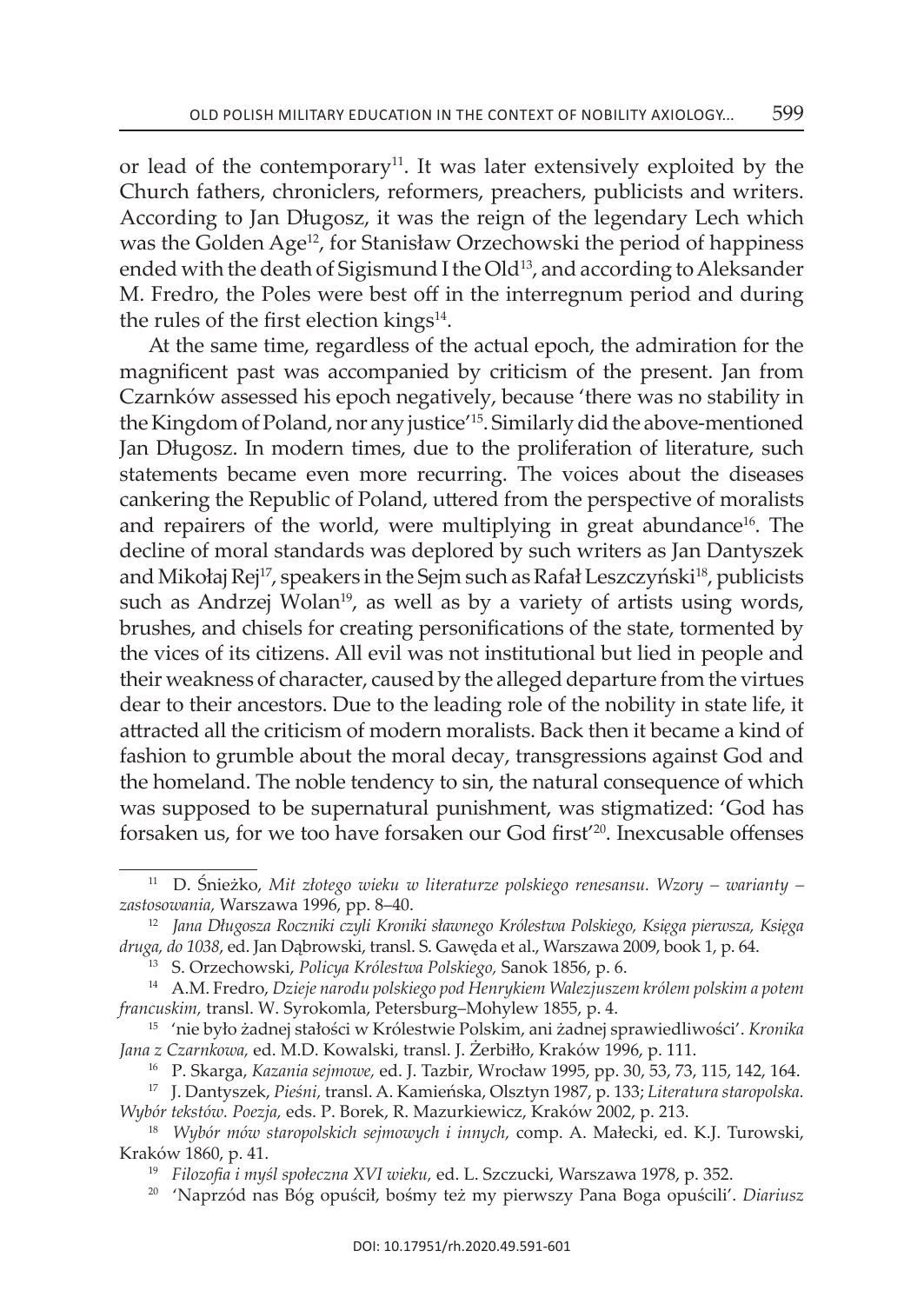included jobbery, abandoning military service in favor of farming, the decline of the knightly spirit and indifference to public affairs. Ubiquitous discord, arbitrariness, and anarchy, exacerbated by a widespread wanton, boozing and lack of moderation were supposed to accompany the departure from patriotic values. These were the conclusive arguments raised by Marcin Bielski, Andrzej Zbylitowski, Szymon Starowolski, Andrzej Radawiecki, wacław kunicki, wacław Potocki and many other critics of the Old Polish reality.

However, from today's perspective, these allegations cannot be read literally. identical or similar ones could equally well be attributed to all times, including ours. Therefore, the hypothesis about the moral decay of nobility is ungrounded. Although in 17th century, we experienced a whole series of phenomena unfavorable for the Republic of Poland and consisting of many wars, causing substantial losses, we can in no way speak of moral decay. The abovementioned personal models, or, as J. Rys preferred to call them, the educational ideals, had the same specific gravity as in the previous century. This leads to the conclusion that a diagnosis based on the propaganda from the epoch itself and the ubiquitous criticism of the present cannot be the ground for denial of any community.

(translated by LinGua LaB)

### **REFERENCES**

#### **Printed sources**

Dantyszek J., *Pieśni,* transl. a. kamieńska, Olsztyn 1987. *Diariusz sejmu lubelskiego 1566 roku,* ed. i. kwiatkowska, wrocław 1980. *Filozofia i myśl społeczna XVI wieku,* ed. lech szczucki, Warszawa 1978. Fredro A.M., Dzieje narodu polskiego pod Henrykiem Walezjuszem królem polskim a potem fran*cuskim*, transl. w. syrokomla, Petersburg–Mohylew 1855. Górnicki Ł., *Dworzanin polski*, ed. R. Pollak, Wrocław 1954. *Jana Długosza Roczniki czyli Kroniki sławnego Królestwa Polskiego, Księga pierwsza, Księga druga, do 1038*, ed. J. dąbrowski, transl. s. Gawęda et al., warszawa 2009. *Kronika Jana z Czarnkowa,* ed. Marek d. kowalski, transl. Józef Żerbiłło, kraków 1996. skarga P., *Kazania sejmowe,* ed. J. tazbir, wrocław 1995. *Wybór mów staropolskich sejmowych i innych,* comp. a. Małecki, ed. k.J. turowski, kraków 1860.

#### **studies**

Klinger A., *Stanisława Zaborowskiego program naprawy Rzeczypospolitej*, Zielona Góra 1987. Kutrzeba s., *Polskie ustawy i artykuły wojskowe od XV do XVIII wieku,* kraków 1937. *Literatura staropolska. Wybór tekstów. Poezja*, eds. P. Borek, r. Mazurkiewicz, kraków 2002.

*sejmu lubelskiego 1566 roku,* ed. i. kwiatkowska, wrocław 1980, p. 60.